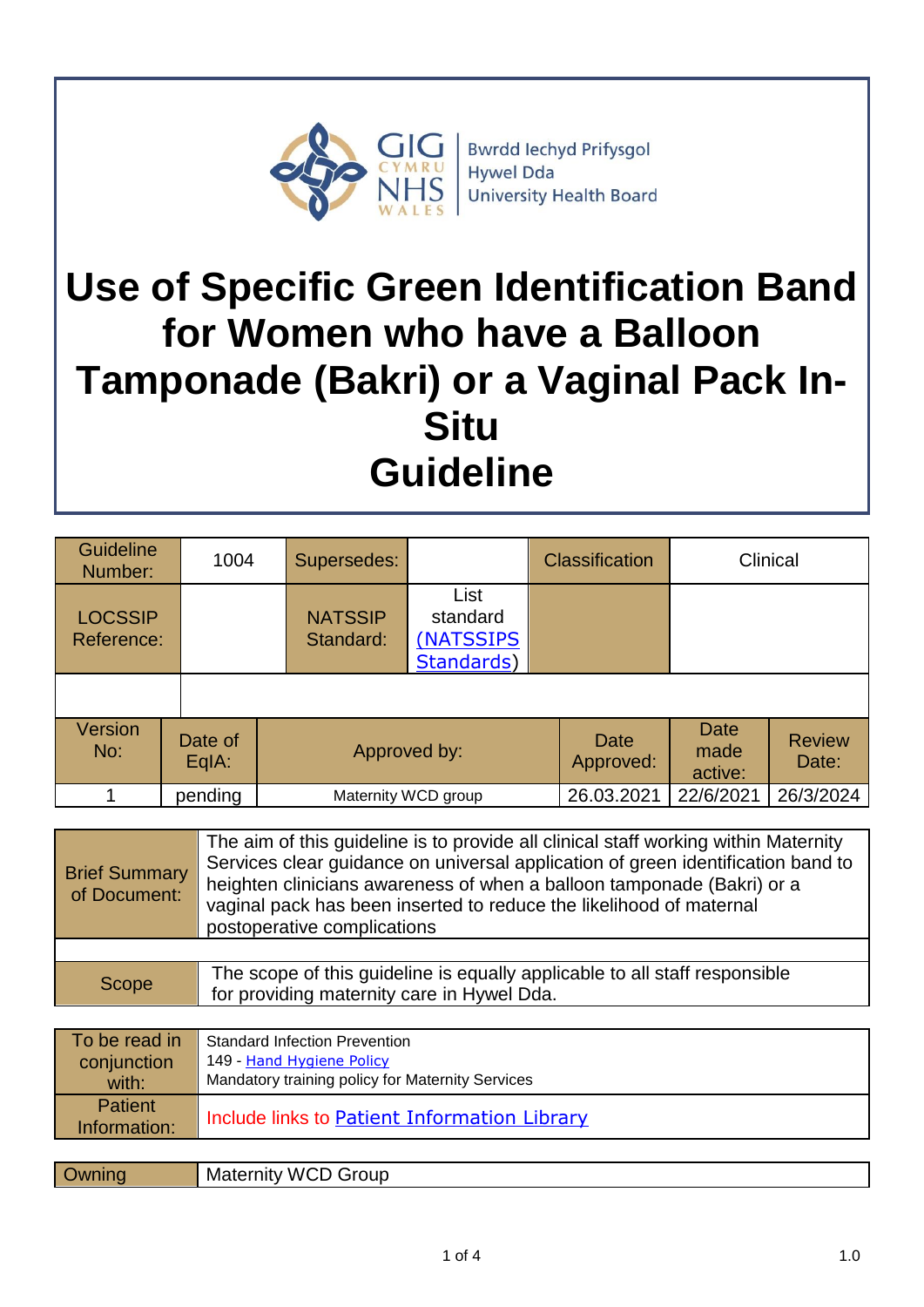# **HYWEL DDA UNIVERSITY HEALTH BOARD**

group

Executive lead | Mandy Rayani

| <b>Reviews and updates</b> |                        |                   |
|----------------------------|------------------------|-------------------|
| Version<br>no:             | Summary of Amendments: | Date<br>Approved: |
|                            | New guideline          | 26/3/2021         |

#### Glossary of terms

| Term | Definition |
|------|------------|
|      |            |
|      |            |
|      |            |
|      |            |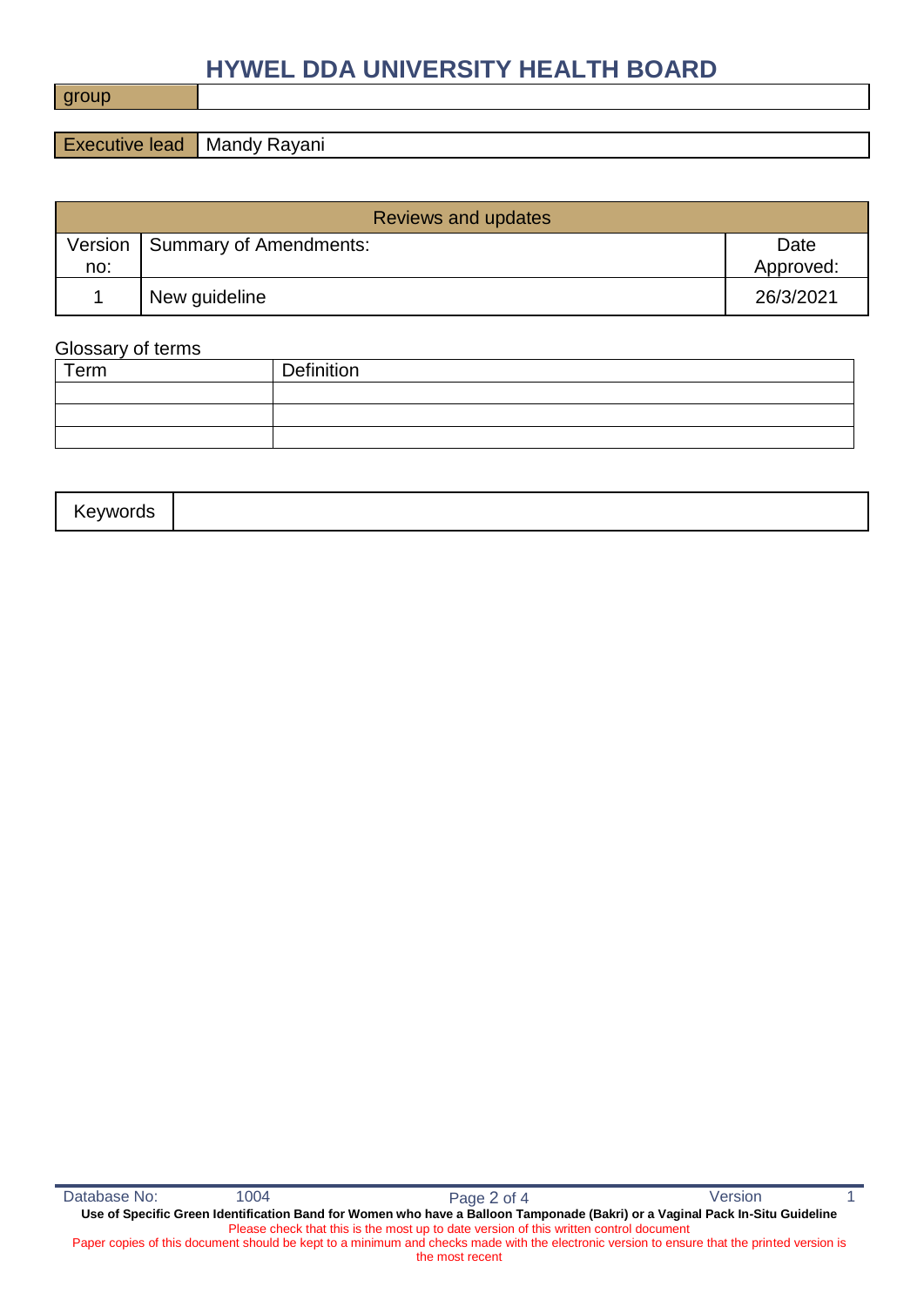# **HYWEL DDA UNIVERSITY HEALTH BOARD**

#### **1. Aim**

The aim of this guideline is to provide all clinical staff working within Maternity Services clear guidance on universal application of green identification band to heighten clinician's awareness of when a balloon tamponade (Bakri) or a vaginal pack has been inserted to reduce the likelihood of maternal postoperative complications.

### **2. Objective**

This objective of this guideline is to provide guidance on the appropriate application of a green identification band following insertion of a balloon tamponade (Bakri) or a vaginal pack in the maternity setting.

#### **3. Scope**

The scope of this guideline is equally applicable to all staff responsible for providing maternity care in Hywel Dda.

#### **4.0 Introduction**

The majority of women have an uncomplicated birth and postnatal period, however there are some clinical situations that require insertion of a balloon tamponade / vaginal pack to reduce the risk of maternal morbidity. These situations may include, but are not limited to, postpartum haemorrhage where uterine atony is the leading cause and where bleeding is unresponsive to pharmaceutical measures and a balloon tamponade is necessary to reduce maternal morbidity. Alternatively where a vaginal pack is necessary to reduce bleeding / haematoma formation following suturing. The decision to insert either a balloon tamponade or vaginal pack remains at the discretion of the operating obstetric clinician and is not within the scope of this SOP to discuss.

Clearly identifying those women who have a balloon tamponade (Bakri) / vaginal pack in-situ, by application of a green identification band, increases the likelihood that it will be removed with an appropriate timeframe.

## **4. Application of the Green Identification Band**

Following the insertion of a balloon tamponade / vaginal pack it is the responsibility of the attending midwife to ensure that a green band is applied in a timely manner. The band should include the woman's name, the nature of the device eg. Bakri Balloon and the date of insertion.

The green band should not be removed from the womans arm whilst the foreign balloon tamponade / vaginal pack reamin in-situ.

Clinicians should note that one green band should be used for each device, so if a woman has both a balloon tamponade and a vaginal pack then two separate green bands should be applied.

## **5. Removal of the Green Identification Band**

Once the bakri balloon / vaginal has been removed by the obstetric clinician, the attending midwife should remove the green band(s) and retain the green band(s) in the patients main hospital notes.